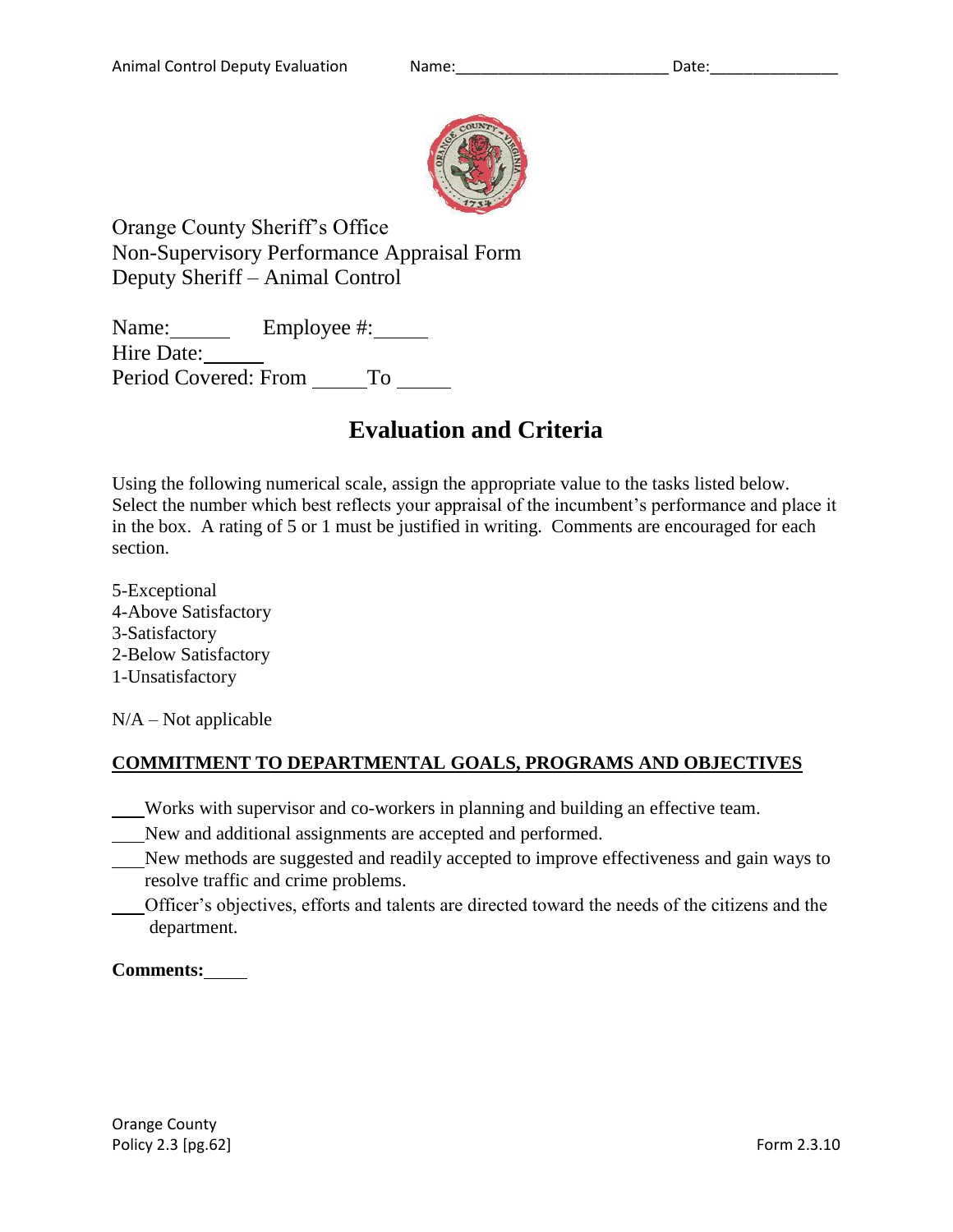## **RESPONSE TO RADIO CALLS AND ASSIGNMENTS**

- Response is made without delay.
- Transmissions are clear, concise, and courteous.
- Radio calls are not missed without a valid cause.
- Assistance provided is appropriate to the need or problem.
- Proper radio procedures are followed.

## **Comments:**

## **INVESTIGATION OF CRIMES OR TRAFFIC ACCIDENTS**

- Appropriate investigative steps are taken.
- Investigations are thorough.
- Evidence is properly preserved, photographed, collected, and thoroughly described.
- Collected evidence is properly packaged, documented, and sent off for examination in a timely manner.
- Other divisions or agencies are properly notified as required.
- Meets and communicates with Commonwealth's Attorney's Office.
- Testimony in court accurately reflects accumulated evidence.
- Prepared for court cases with no unexcused court absences.
- Proper procedures followed and orders completed for destruction of evidence.

**Comments:**

## **APPREHENSION, ARREST AND PROCESSING OF CRIMINAL SUSPECTS**

- All necessary information is included in arrest reports.
- Proper warrant procedures are followed.
- No substantiated complaints are received concerning the arrest actions taken.
- Adheres to department's policy on use of force.
- Uses safe arrest techniques, and does a thorough search of arrestees.
- Fingerprints are correctly taken for all non-permitted arrest warrants, and demonstrates proficiency with LIVESCAN.
- DNA samples are properly collected and proper procedures followed when DNA is required.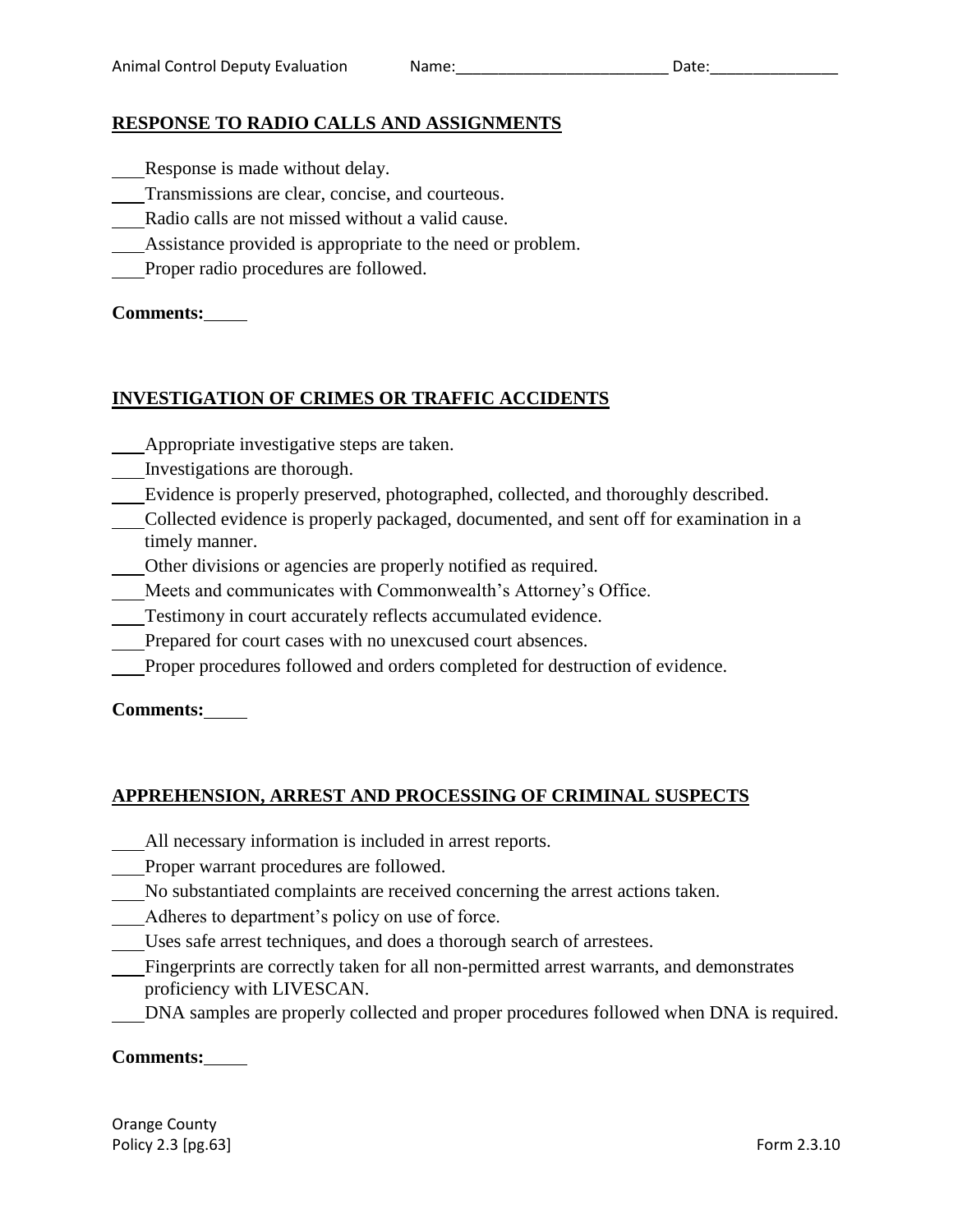## **ENFORCEMENT OF ANIMAL CONTROL REGULATIONS**

- Takes initiative in enforcing animal control violations.
- Animals are located, captured, and impounded using proper animal handling and capture skills.
- Actions taken are appropriate to the offense.
- Citations are rarely returned for correction.
- Warnings are issued when appropriate.
- Tickets are issued when appropriate.
- Cruelty investigations are thorough and reports are completed on time.
- Proactive in enforcing RAL violations.

**Comments:**

## **PERFORMANCE UNDER STRESSFUL, UNUSUAL OR EMERGENCY CONDITIONS**

- When under unusual circumstances, no serious deviations from expected performance are demonstrated.
- Composure is maintained under stress.
- Handles difficult situations in a very confident and professional manner.
- Judgment results from sound evaluation of all factors involved.

#### **Comments:**

## **EXTERNAL PUBLIC RELATIONS**

- No verbal abuse of citizens.
- Courtesy is demonstrated at all times to all people.
- Is tactful and displays good self-control when in contact with irate individuals.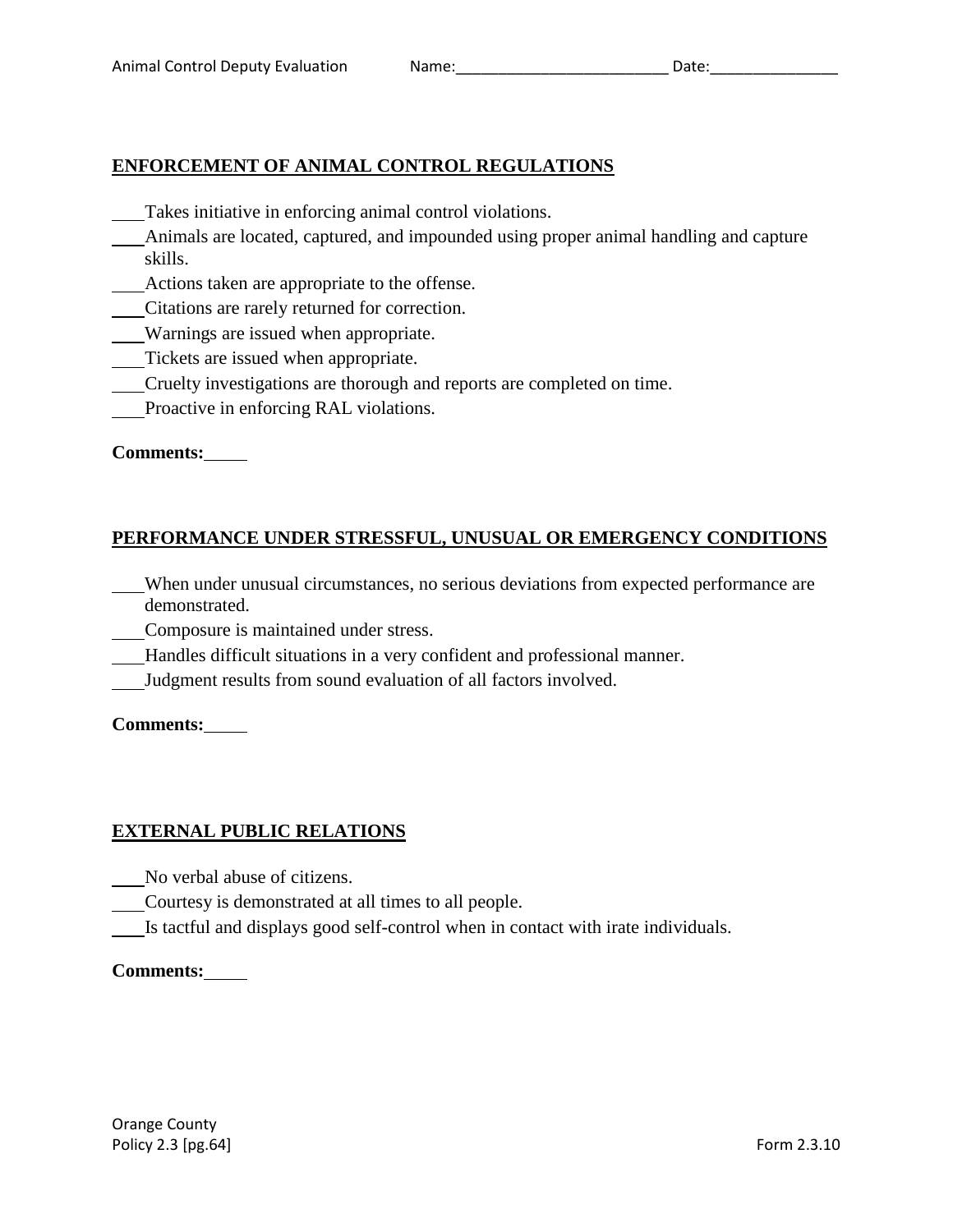## **INTERNAL COMMUNICATION AND COOPERATION**

- Completes assignments in harmony with others and is a good team worker.
- Problems which occur in work relationships are promptly resolved.
- Readily assists and backs up others.
- Trains and guides less experienced personnel.

## **Comments:**

## **REPORT PREPARATION, SUBMISSION AND PRESENTATION**

- Reports are submitted on time.
- Field notes are used and maintained.
- Reports are legible, concise, grammatically correct and contain all required information.
- Reports and information are rarely returned for correction.
- Proper interrogation and interview techniques are used.
- Evidence is preserved and thoroughly described.
- Reports contain all applicable paperwork, and photographs.

#### **Comments:**

## **USE, CARE AND MAINTENANCE OF EQUIPMENT**

- Vehicles are not abused through poor driving habits.
- Equipment is not lost or damaged due to carelessness.
- Specified operating and safety procedures are followed in the use and maintenance of equipment.
- Cruisers are kept clean and serviced.
- Equipment is kept clean, taken care of, and always in working condition.
- Work area is kept clean and organized.
- Wears a bullet-proof vest at all appropriate times.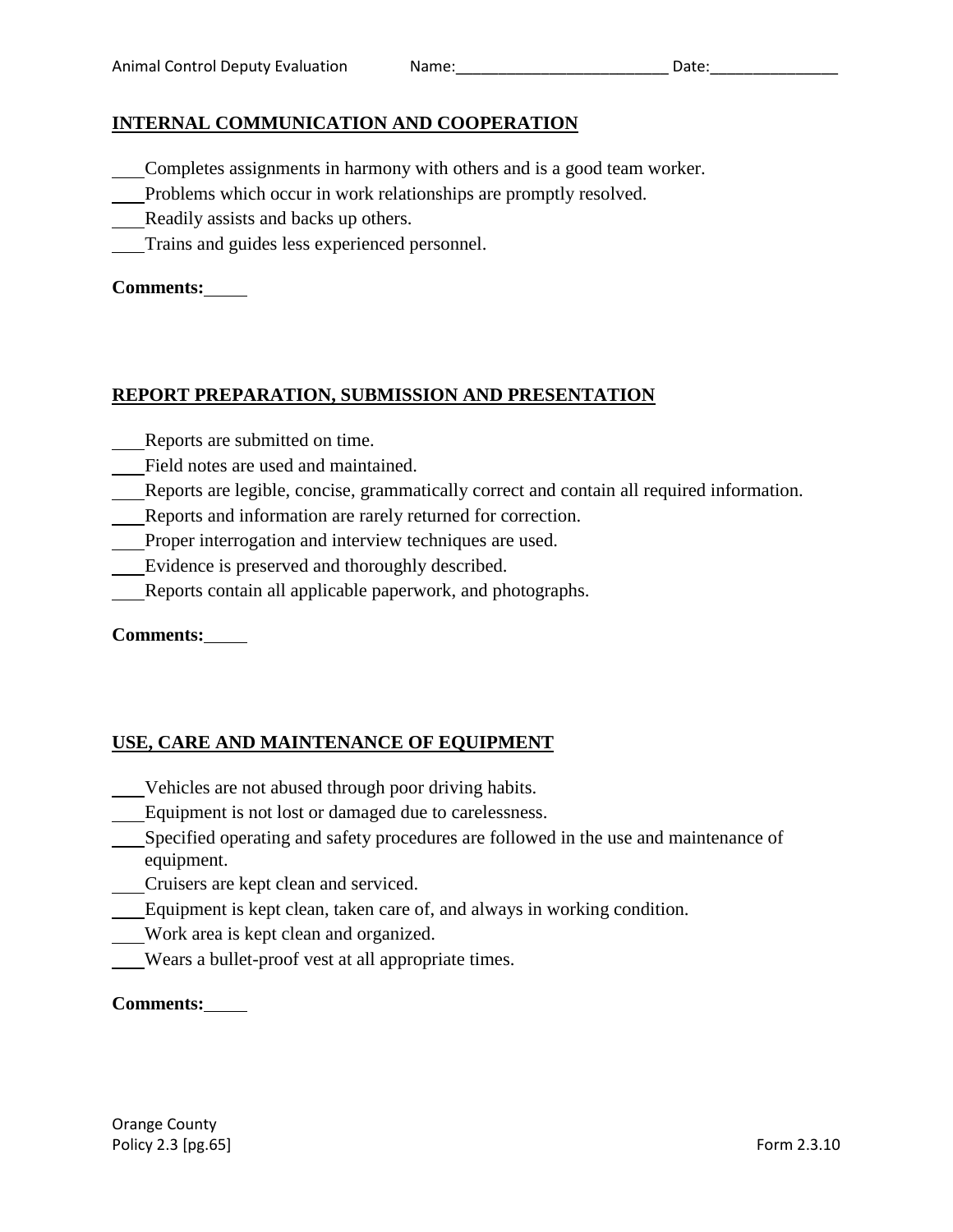## **CONFORMANCE TO DIRECTION AND DIRECTIVES**

- Instructions are followed and assignments completed on schedule.
- Unassigned time is effectively utilized.
- Special attention is directed to high accident or crime areas.
- Work does not have to be closely supervised.
- Organizational ability and ability to multitask.

#### **Comments:**

## **COMPLIANCE TO POLICIES, PROCEDURES AND REGULATIONS**

- Sheriff's Office policies, general orders, procedures, etc., are followed as prescribed or exceptions are approved by supervisor.
- Sick leave is not abused.
- Leave time is used only as authorized or specified.

#### **Comments:**

## **PHYSICAL CONDITION AND APPEARANCE**

- Uniform and equipment are well kept and pride is taken in appearance.
- All physical standards prescribed by the department are met.
- Corrective measures recommended by physician or other designated health representative are followed in a timely manner.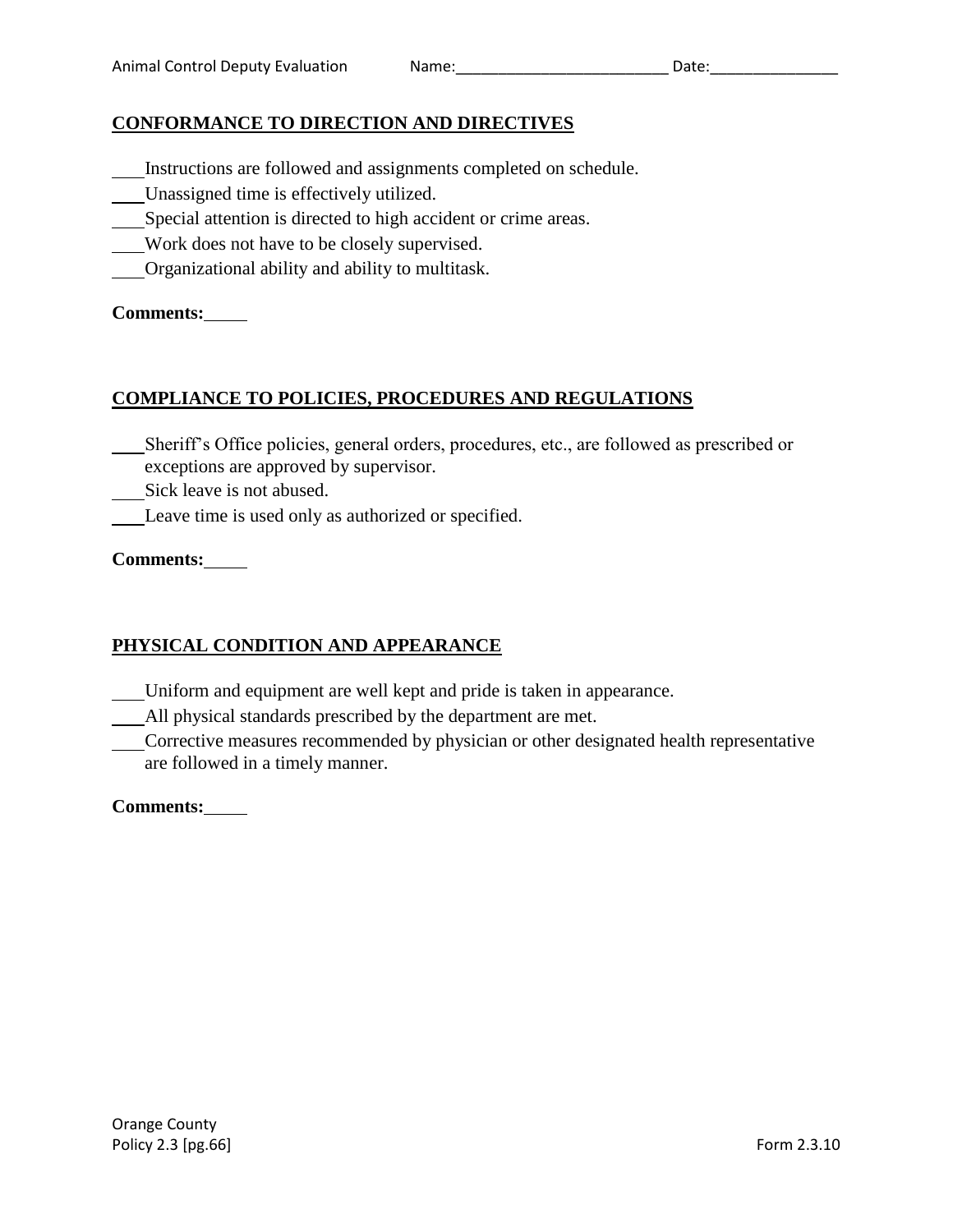**CORE VALUES:** Assign a numeric to each box, then list examples or actions that demonstrate how the employee embodies each core value. Complete all sections.

Integrity: Employee's actions are guided by ethical and honest conduct.

Leadership: Employee is an example to others.

Service: Employee is responsive and service-oriented to meet customer needs.

**Comments**:

#### **County Policy**

- Is well versed in applicable county policies, knows where to find the most updated policy
- Follows all applicable county policies
- Makes appropriate inquiries as to the meaning or directives included in county policy before acting.
- Completes all county policy required forms and documents in a timely matter.

**Comments:** 

## **CALCULATION OF RATING**

- **A. TOTAL SCORES**
- **B. NUMBER OF CATEGORIES**
- **C. RATING DETERMINATION (A/B)**

#### **PERFORMANCE RATING**

4.5-5.00 and no ratings below satisfactory –Exceptional

3.5-4.49 and no ratings below satisfactory – Above Satisfactory

2.5-3.49 and no unsatisfactory ratings – Satisfactory

1.5-2.49 – Below Satisfactory

 $0.0 - 1.49$  – Unsatisfactory